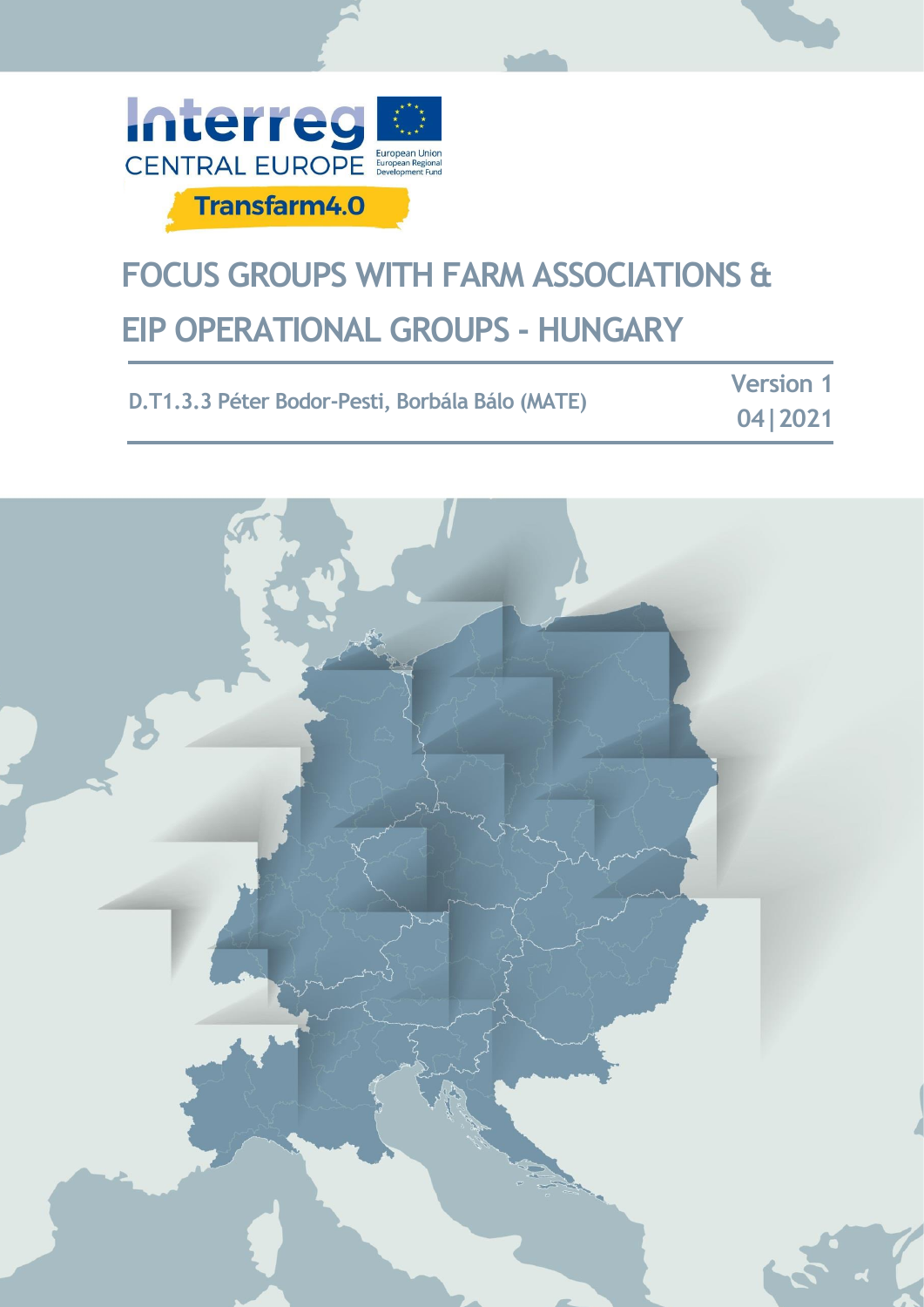



### **Contents**

| 1.1.1. MATE Institute for Viticulture and Enology, Res. Inst. Vitic. and Enol. 4 |  |
|----------------------------------------------------------------------------------|--|
|                                                                                  |  |
|                                                                                  |  |
|                                                                                  |  |
|                                                                                  |  |
|                                                                                  |  |
|                                                                                  |  |
|                                                                                  |  |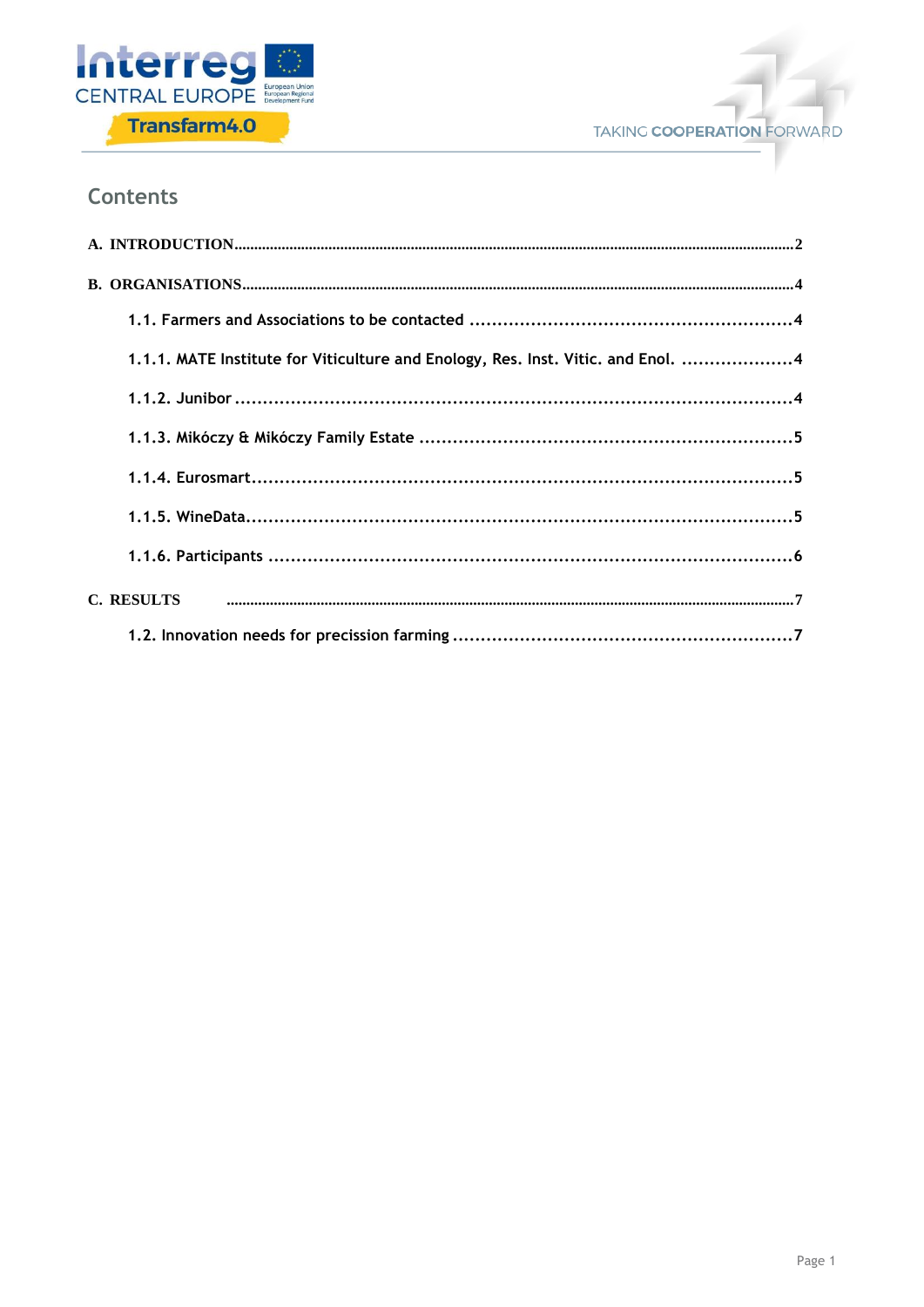



## <span id="page-2-0"></span>**A.Introduction**

The aim of this task is to interview representatives of private farmers, farm associations, technology providers and researchers to learn how tech trajectories of PF are influencing them and how they could be led to catch the farmers needing. Since Hungary don't have EIP-AGRI operational group this target group was not included in the interview. Hungary has several associations representing the viti-viniculture sector. Some of the associations linked to certain growing regions, or special sub-sectors within viticulture and enology, while others have global role in Hungary. Among these, Junibor is the organization representing the young winemakers. Circle of Balaton (Balatoni kör) for example aims to promote the wine growing regions around the Lake Balaton and stimulate tourism, to visit the region during the whole year, not only in the summertime. Wine Academy is a board of wine professionals, academic members, artists organizing conferences, meetings, wine competitions etc. These associations play important role in the Hungarian viticulture and enology according to their academic knowledge, publications, networking and influence on the sector.

To this interview Junibor, the association of young winemakers were invited.

Technology providers in viticulture offer services for example in establishment of new plantations, performing cultivation practices such as mechanization of the pruning, canopy management, soil cultivation, plant protection or offer machines to purchase. Main PF companies are involved in weather forecast, disease monitoring and machinery. They also offer remote sensing and digital image analysis based on UAV. Within this the main methods are the RGB imaging, NIR-based vegetation mapping, and topographic evaluation of the grapevine terroirs. Nutrient supply is assisted by laboratories where soil and plant nutrient content measurements are provided. Since drone technology plays important role, several service providers organize courses in drone certification with practices in image and data analysis.

To understand the possible directions of the PF technological development two technology providers Winedata and Eurosmart were invited.

Beside the above mentioned participants, private growers, experts and academic members of the MATE were invited to the meeting to get an overview about the present state of the PF in Hungary and about the possible tech trajectories.

Two interviews were organized one with the member of the MATE Institute for Viticulture and Enology, Research Institute for Viticulture and Enology, and one for the Junibor, Winedata, Eurosmart, and the private grower.

In the interview we raise questions according to our present knowledge about the status of the PF in Hungary based on the Transfarm4.0 survey on CE farmers (D.T1.3.1). The survey were filled by 49 farmers with diverse age, having high-school and university education background, and farm size from under 10 hectares to over 1000 hectares. Results of the survey showed that age of the farmers have an influence on their interest in PF technologies. Professional users were between 30 to 40 years. All groups except 30-39 and 70-79 years consists respondents who were not interested in PF. In the same time, all groups have respondents who stated that they are beginners in PF but want to become professional, or they are not using PF technologies but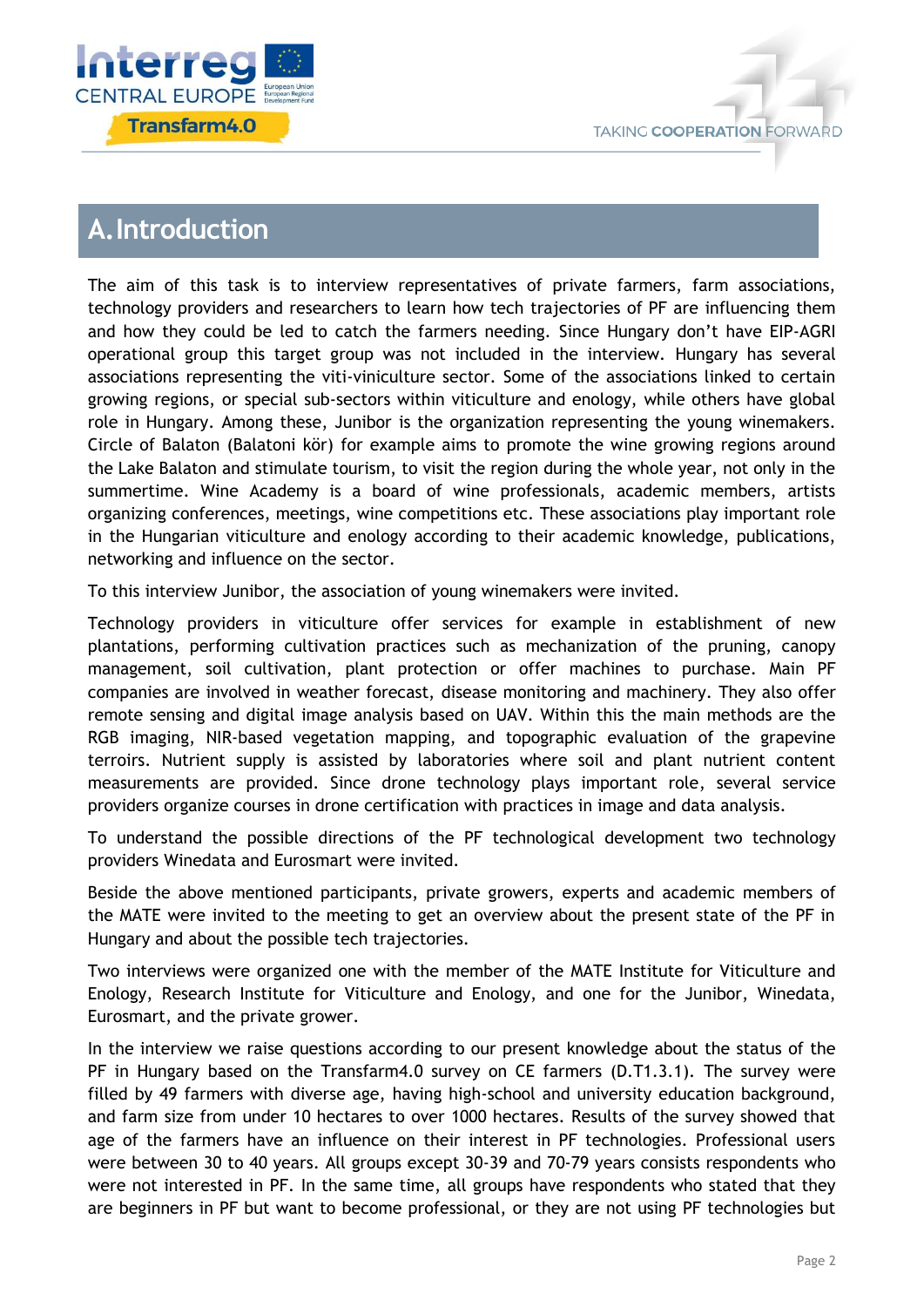

possibly they will in the future. According to the farm size those who stated that they are not interested in PF were under 10 hectares, while professional users were under 10 ha, 20 to 29 and over 1000 hectares. Over 100 hectares all respondents have been using PF applications on their farms or considered as beginner who want to become professional in the field of PF.

The use of PF technologies are highly influenced by the price and simplicity of those. Most respondents would use PF technologies if those cost would be lower or the technology would be simpler and more reliable. Better education were an important aspect in the age 20-29 years. According to the farm size also price and simplicity of the methodologies were the most important aspect in using PF technologies.

According to the importance of data type, most respondents considered localization (GPS) as the least important data, while information about the field was considered as the most important beside weather, production and allocation of products.

Based on the answers most respondents considered that tracking system (GPS), applications (APPS), satellite data, soil sample services, site-specific fertilization, site-specific tillage and sowing, site specific plant protection, adequate irrigation, real-time farm-, machinery-, and devices data, records (documentation obligations), records for supporting farm business decisions have benefit or advantage, while the use of drones or robots showed diverse opinion of the respondents.

Respondents considered that political instruments, education&consulting and farmers need to make actions to be PF more widely accepted while industry and research&development have lower impact on this process.

Regarding the information exchange responses were divers. Famers are using fairs, field days, contacts with the other farmers, contacts with contractors and farm associations to be updated in PF technologies, also getting information directly from the supplier and newspapers. In general newspapers and internet are the primary sources of information. Interestingly farmers with age 20-29 years informed more from newspapers than internet, while in the age above 30 years in most cases is the opposite.

According to these results provided by the D.T1.3.1, we raised up the following questions to the invited farm associations, farmers and technology providers:

- What is the grower's overall opinion about precision agriculture?
- Which services (drone technology, remote sensing…) are available at the technology providers?
- At which sectors the technologies are the most widespread?
- Which are the main limits of the further spreading of the PF?
- Are the technology providers getting feedback from the farmers? How it influence the development of their new technologies?
- From where the growers get information about the new technologies?
- How difficult and how long it takes to get the farmer's trust in the PF technologies and PF services?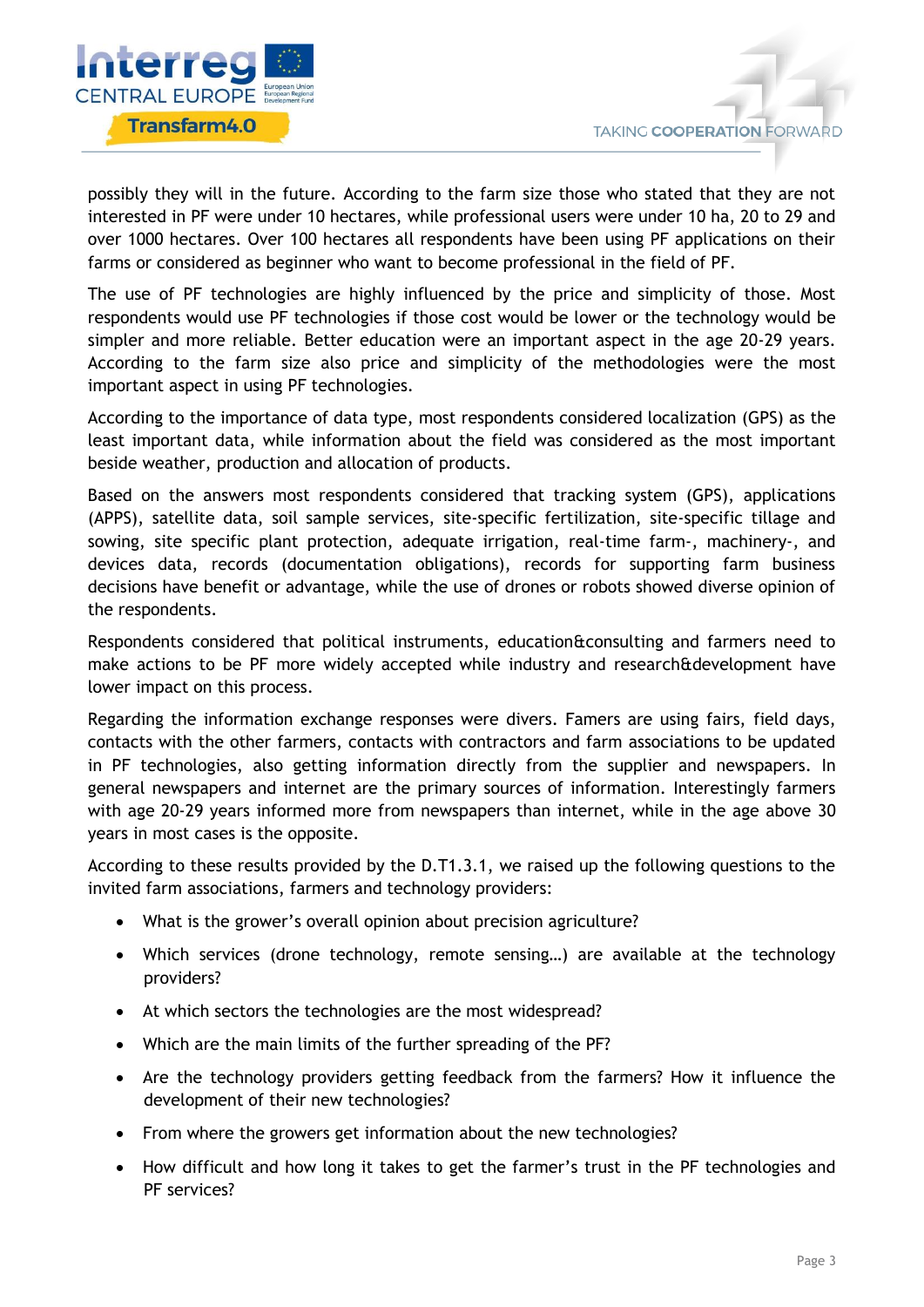



### <span id="page-4-0"></span>**B.Organisations**

### <span id="page-4-1"></span>**1.1. Farmers and Associations to be contacted**

### <span id="page-4-2"></span>**1.1.1. MATE Institute for Viticulture and Enology, Res. Inst. Vitic. and Enol.**

The Institute is the late successor to the Institute for Ampelology of Hungary founded in 1896 at the time of phylloxera disaster in Europe. Now, after several reorganization experiments during the last 45 years, the residue of the former institute consists of two research stations (Badacsony and Kecskemét) as an R&D&I institution involved in the network of the National Agricultural Research and Innovation Centre since 2014, that was integrated into the MATE University on 1st February 2021. The fundamental task of the Institute is to provide research and advisory services to the wine industry parallel with carrying out educational activities in institutions of higher education. In the frame of its research activities it focuses primarily on applied research topics, via developments in vine-growing and wine-making technologies for Hungarian vineyards, wine districts, cultivars and clones. The Institute is the main coordinator of the production of virus-free propagation material in Hungary and also, it has fundamental role in maintaining the national vineyard cadastre of Hungary. The sustainment and development of genetic stocks (1,600 items) serving variety research as well as their description by means of molecular genetic techniques are important tasks of the Institute. As part of variety sustenance, it provides propagation material of high biological value (PBVT, BVT) for production on 14 ha of nursery stock, providing service to the whole wine industry in Hungary. Consulting and advisory activities are considered to be extremely important. Within the framework of consulting activities a large number of winter bud examinations are carried out and a plant protection warning system is operated to help the growers. In the Institute's accredited laboratory soil and plant samples are examined, soil conservation and nutrition plans are drawn up related to agro-environmental management programmes. Researchers and technical staff members participate in national and international educational programmes on all levels from basic education through secondary and tertiary education, as well as conducting professional trainings and postgraduate training courses. PhD students are provided the opportunity to participate in research projects. Institutes of higher education as well as professionals are welcome to use the Institute's facilities as experiential venue and presentation area.

### <span id="page-4-3"></span>**1.1.2. Junibor**

Junibor is the association of the young Hungarian winemakers belonging to family wineries. The association has several event to improve wine quality according to open discussions. 42 member of the association represents several among the 22 wine regions. Membership can be awarded under 35 years old, and participants stay in the association till 40 years old. The association represent both small and large size farms in Hungary.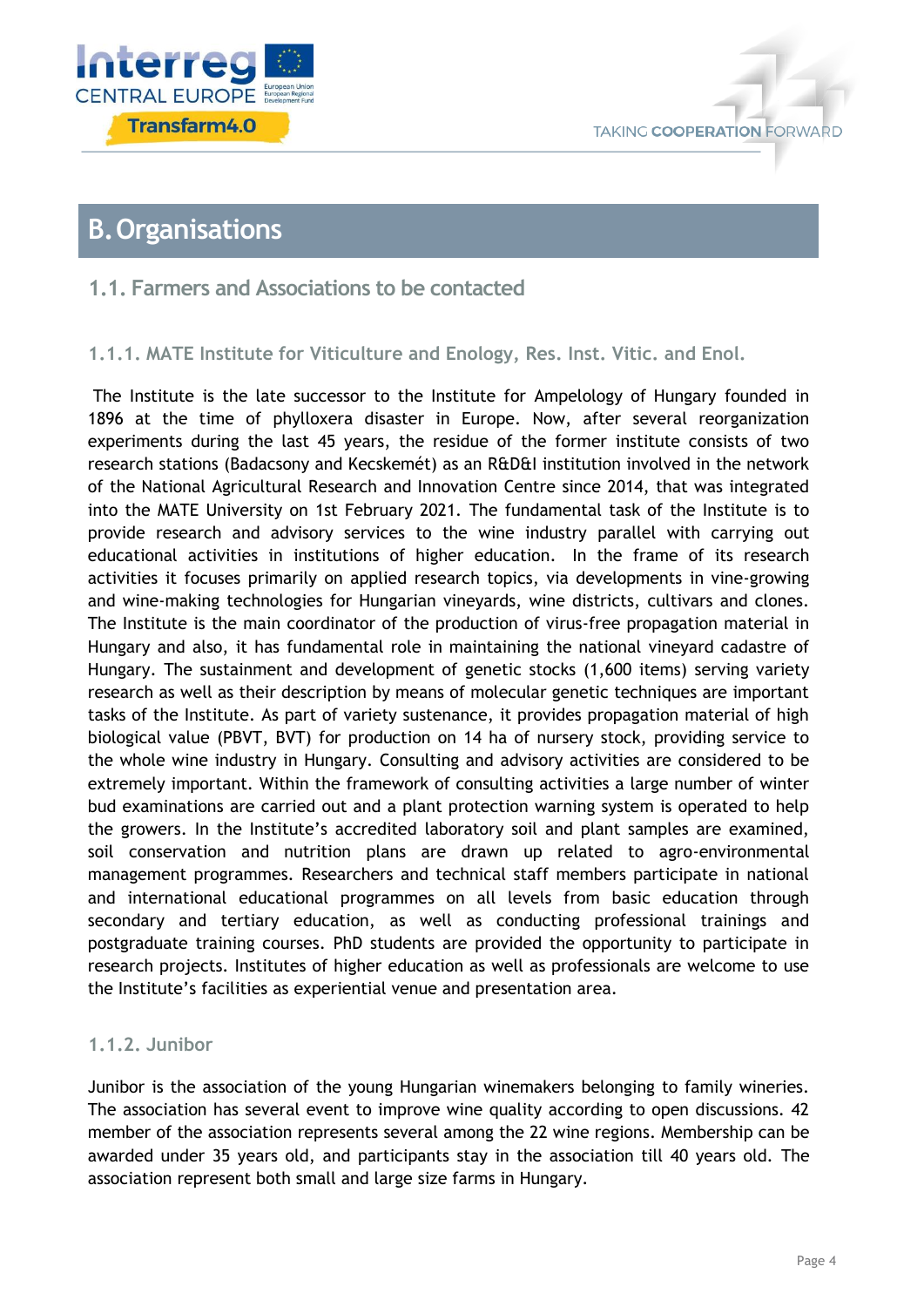

# **TAKING COOPERATION FORWARD**

### <span id="page-5-0"></span>**1.1.3. Mikóczy & Mikóczy Family Estate**

Mikóczy & Mikóczy Family Estate is the second largest farm in the wine region, producing grapevine on more than 80 ha. The family estate is the partner in the Big and Smart Data Management (CS3): Sensor data acquisition for precision Viticulture in a fiware data lake pilot action, providing surface for the case study. The owners make notable efforts to stimulate precision viticulture in the area according to the highlighting the necessary steps against the climate change. The farm is a leader in irrigation of the wine grape in Hungary.

### <span id="page-5-1"></span>**1.1.4. Eurosmart**

Eurosmart is a 25-year-old company that started as a family business with welding kits and equipment. Later, it has become one of the biggest partners for brands like Milwaukee, Bosch and has its own branded products under the Superon and Smartech brands. Launched in 2016 with remote sensing and artificial intelligence business that works with drones and sensors that can be mounted on drones (RGB, Multispectral, Thermal Imager). The analysis of data collected with the help of sensors is analyzed with high-performance systems and artificial intelligence is developed using task-specific in-depth learning algorithms. In the past year, at the request of a specialist authority, Eurosmart has developed a self-learning system that can be used to identify objects and anomalies based on drone recordings. It has been implemented in collaboration with Dr. András Jung and thanks to the results of the research, this algorithm can be successfully applied in various agricultural activities, thanks to which significant savings can be achieved. In the period ahead, we are working on the further development and wider application of this in-depth learning algorithm.

### <span id="page-5-2"></span>**1.1.5. WineData**

WineData is an intelligent production monitoring system for vineyards that provides realtime, high-precision monitoring of all important aspects of production and makes processed information available to the producer. This system provides valuable information extracted from a large amount of data: from environmental factors through human labour and mechanical work to workflow monitoring without the need of human interaction or manual data recording. Different from competitors, WineData applies sensor technology, positioning and 21th century communication to assist producers' decisions by providing a complete, integrated overview of the production environment, thus offering a unique opportunity to reduce costs, eliminate losses and increase efficiency. The unique approach and workflow of the WineData system assists producers improve grape quality while significantly reducing production costs. WineData is recommended to all grape and wine producers who want to keep close eye on their production process.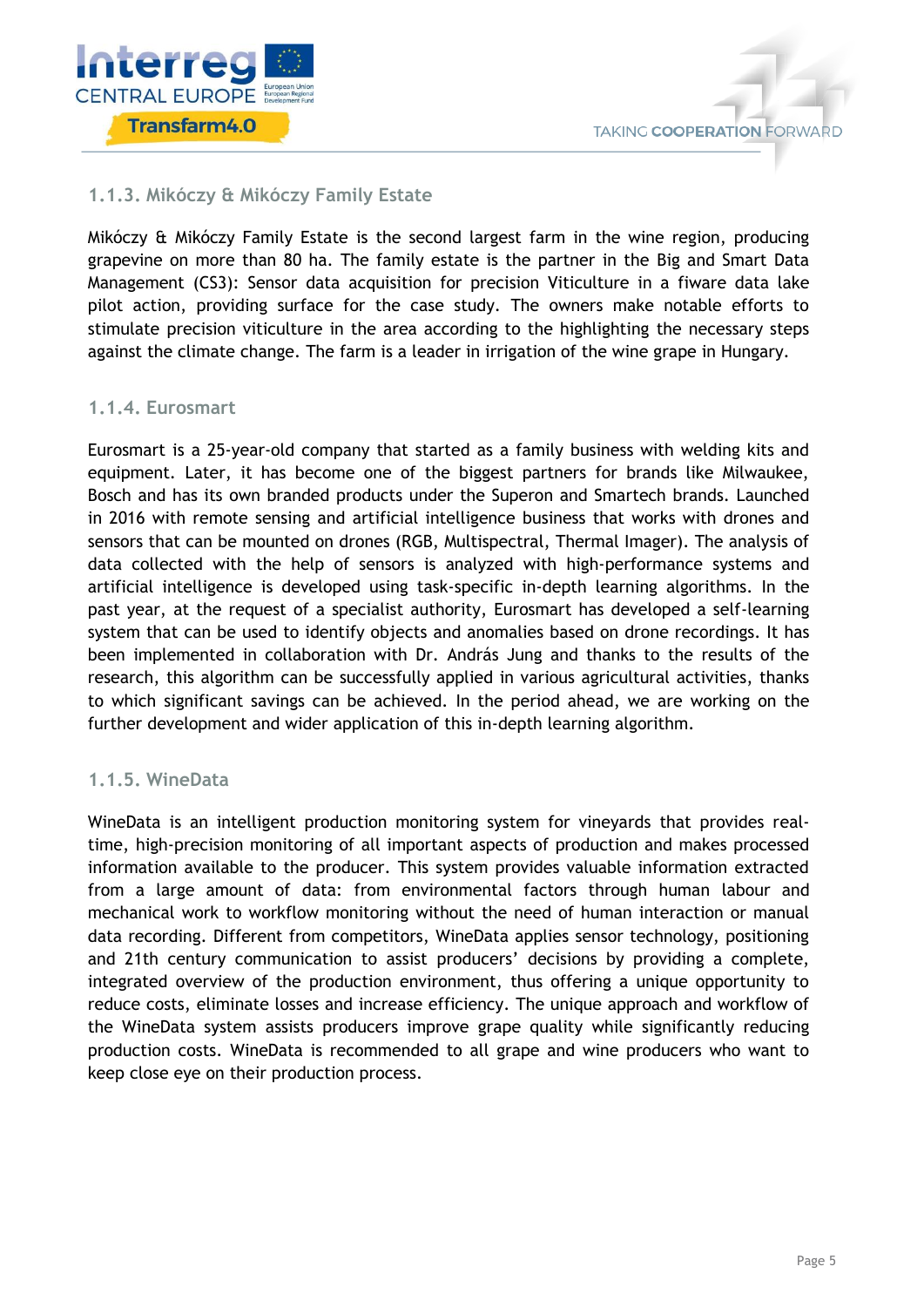



### <span id="page-6-0"></span>**1.1.6. Participants**

| Péter Bodor-Pesti | (MATE)                            |
|-------------------|-----------------------------------|
| Tamás Deák        | (MATE)                            |
| Péter Frittmann   | (Junibor Association)             |
| József Kránitz    | (Eurosmart)                       |
| Nárcisz Mikóczy   | (Mikóczy & Mikóczy Family Estate) |
| Attila Szabó      | (MATE)                            |
| Gábor Szeifert    | (Winedata)                        |
| Gyula Váradi      | (external expert)                 |
| János Walter      | (Winedata)                        |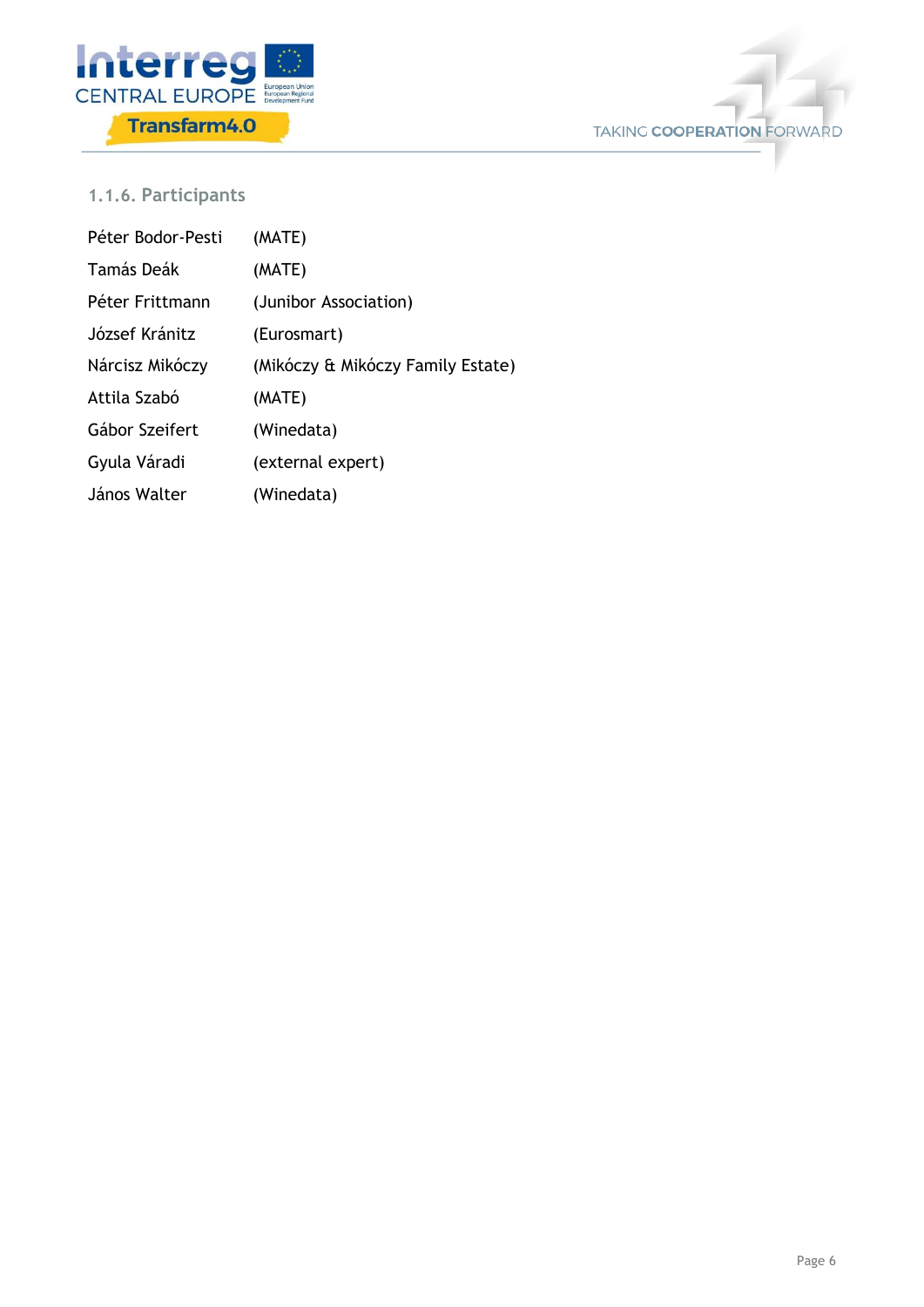



## <span id="page-7-0"></span>**C.Results**

### <span id="page-7-1"></span>**1.2. Innovation needs for precission farming**

In the following we introduce the general message of the meetings according to the interviewee's responses and opinion in the open discussions.

One of the technology providers highlighted the **difference between precision farming and digitization in agriculture**. Former refers to the high precision localization of the objects (plant, leaf, plant-abnormalities) and acting based on the knowledge of the position. For example RGB, multispectral and hyperspectral imaging based on UAV imaginary. While the later one (digitization in agriculture) includes elements which are similar to the corporate governance: decision support system is based on reliable information related to variable aspects of the farm. For example localization and machine monitoring, control the use of different materials (pesticide, petrol) based on sensors. Tech provider highlighted the importance of those information derived from the farm and operational steps.

A general opinion is that **PF is more spreading in the agriculture than in the sectors of horticulture or viticulture**. This is verified by former reports, stated that agriculture has larger areas and better financial possibilities than have the horticultural sectors. It was also noted by one of the interviewees that viticulture has especially fewer possibilities in the spreading of PF technologies, which should be improved.

**Age has a notable influence on the spreading of the PF technologies**. Farmers under the age 20 years are usually studying and involved in the farming - only in part time - meaning that they have no overall experience in the needs of the farm. Older farmers - belonging still to the young generation - are interested in the PF and looking forward the possibilities as they are involved in IT in the everyday life and are involved daily in the operation of the farm. Young generation realize the benefit of the IT and PF tools, as those can reduce the time for each technological steps in the production. Older generation in some cases are not interested in PF because they are not interested generally in the IT tools.

One of the interviewee highlighted that **monitoring of the past and present conditions have enormous importance but long-term environmental forecasting would be beneficial** since in viticulture – in contrast with most agricultural products – plantation established for 30-40 years. It would be important to forecast environmental circumstances and design the plantation: cultivar, trellising and training system according to this knowledge and long term forecast.

Different farming directions (traditional, integrated, bio, biodynamic) has different limitations and regulations. One of the interviewee assumed that **spreading the more environmental friendly farming forms will increase the importance of the PF technologies**, especially because these type of farming are difficult to manage.

As the survey showed **size of the farms have an important role in the application of the PF technologies**. Both farmers and technology providers agreed about that this factor is a limit of the PF since under a certain size it is not beneficial (from the farmer's point of view) and heterogeneity is not possible to be detected and anomalies are not possible to be identified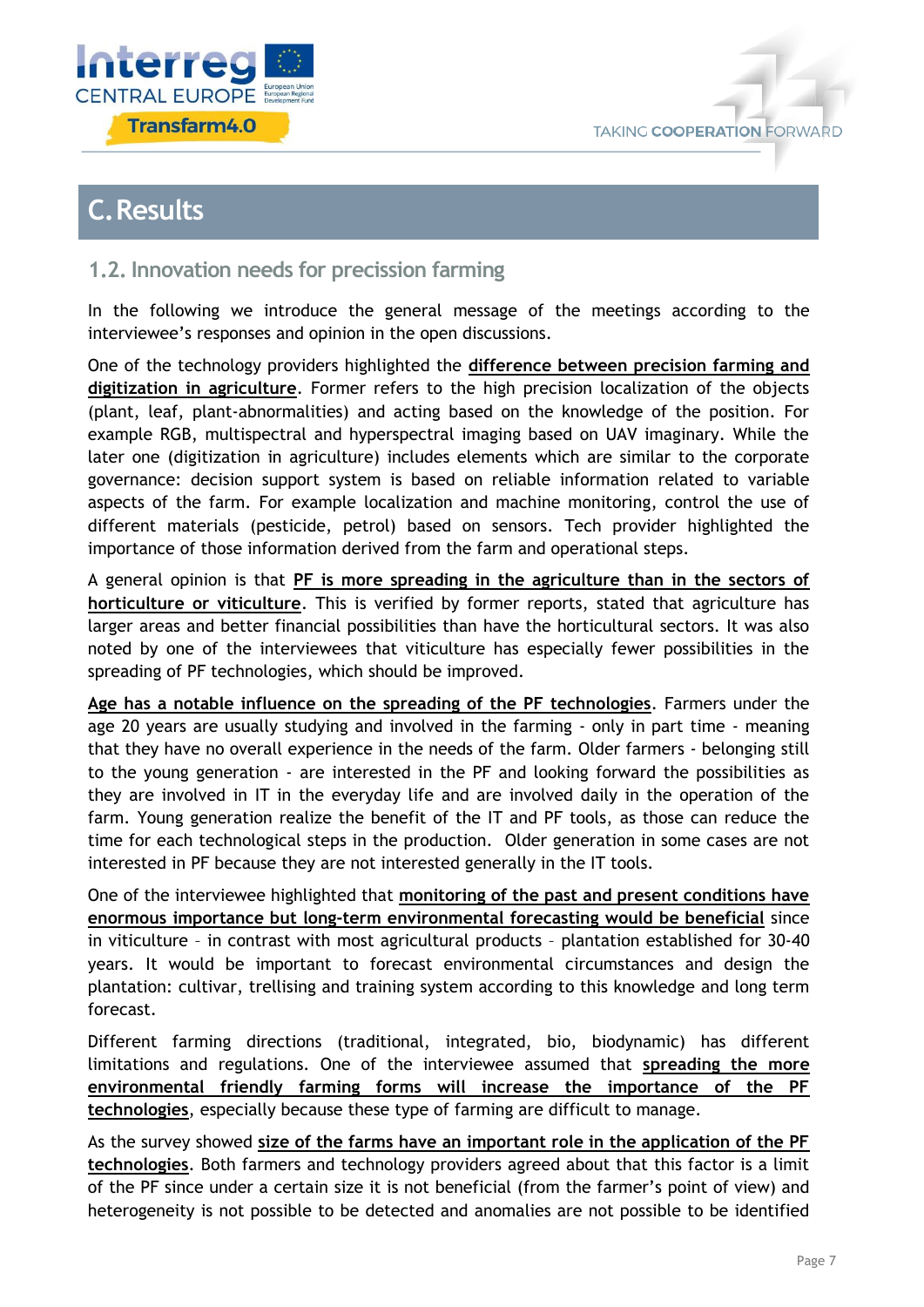

(from the technology provider's point of view). A possible solution would be the corporate equipment, namely common machinery or PF tool which serve the whole ownership of a region and small parcels are possible to be integrated.

According to one of the interviewee it would be beneficial if service providers **diversify the PF services according to the farm size.** Each farm size face with different problems which needs different solutions. For example a farm with 1 ha needs different services than a farm with 1000 hectares. It would be helpful if the farmers knew which service would be beneficial according to the size of their farm.

**Application of the PF technologies need trust between the farmers, the technology providers**. PF aims to improve and keep quality, reduce the cost of production and reduce ecological footprint, also to avoid those factors which increase any of these last two. For this purpose sensor network, imaging, decision support system (DDS) established or services purchased. It has a cost and a risk. For example if a sensor network provides the advice in plant protection it would have multiple risk factors: over-spraying (resulting waste of money and increased environmental impact), under-spraying (resulting the risk of infections and fruit loss). In contrast with this a well-established network will support the grower to make good decisions. One of the interviewee highlighted that as soon as the farmer realize the advantage in the DDS they trust in the technology.

**Targeted financing of the PF investment** would improve the spread to the precision farming technologies. One of the interviewee referred that farmers investments are mainly linked to the everyday activities. For example soil cultivators or tillers, canopy management equipment such as pre-pruners and trimmers. Purchase of the PF technologies are not a prime factor. According to targeted financing investment would possibly increase.

**Increasing the available sensor-types**. Most sensors are linked to the plant protection: humidity, temperature, wind, radiation which serve the forecast of different diseases. One of the respondents was of the opinion that this is useful, but other sensors would be beneficial to monitor the plant itself. It would be important to get real-time information about "**how the plant feels itself**" according to plant analysis. This statement is in accordance with our mission in the pilot action and confirm our measurements which are linked – beside the microclimatic measurements - to the plant physiology.

According to one of the respondents **PF should be more involved in the evaluation of the terroir**, and definition in the boarders of the terroir and PGI, PDO appellations. It would be important to use these new technological possibilities for the uniform evaluation of the grapevine growing areas and those agro-ecological potential. An aim would be the involvement of the PF in the whole production chain from grapevine plantation to the wine.

**Simplicity of data handling**. There are multiple data available in the vineyard such as climatic data comprise temperature, humidity, precipitation etc. One of the interviewees mentioned that simpler data collection and data handling would be beneficial.

**Robotics is a possible increasing sector of PF**. According to one of the respondents difficulties in production and in maintenance of the farms partly caused by the shortage of labour. Robotics can be a possible way to increase productivity, and decrease the cost of production.